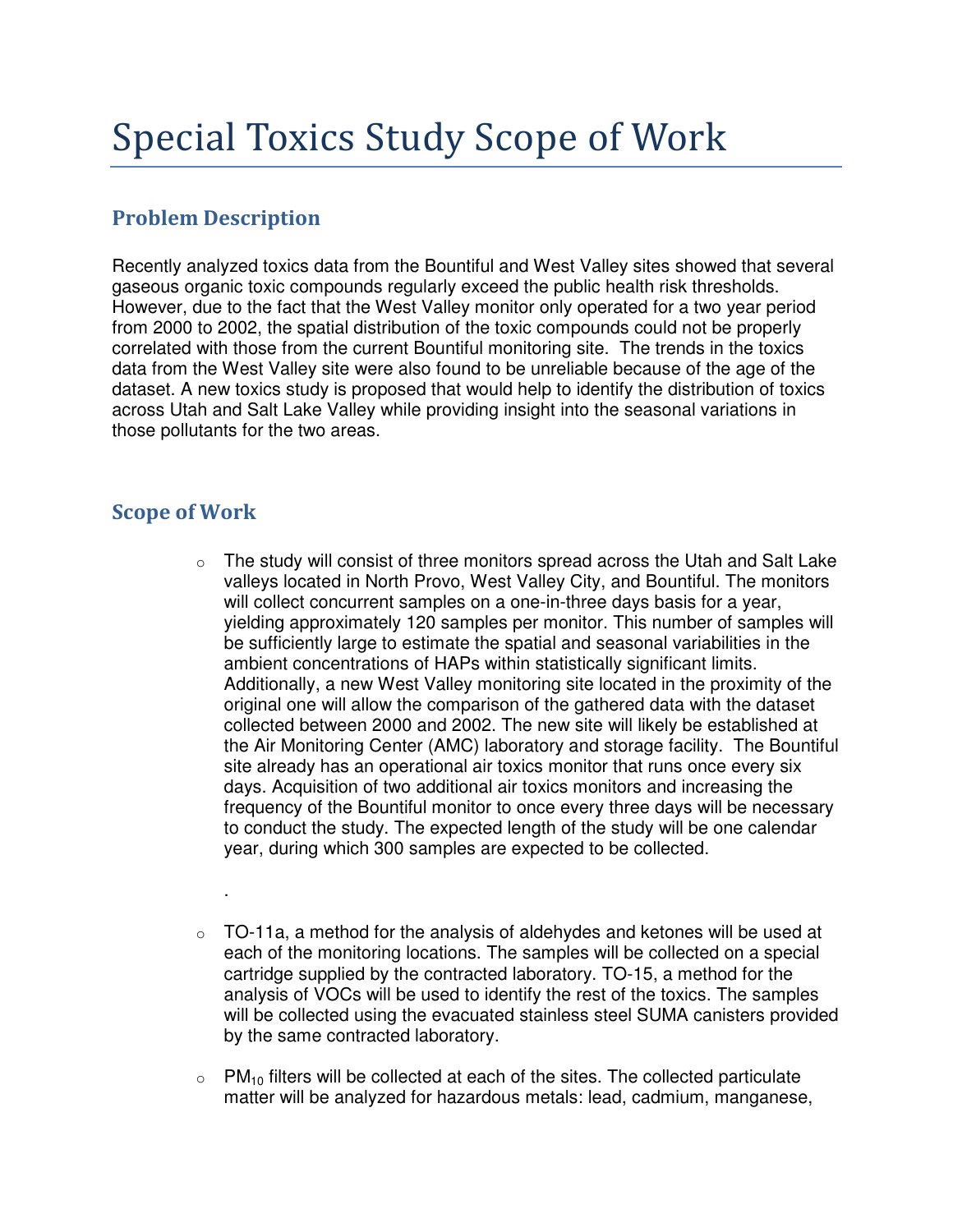arsenic, chromium, antimony, nickel, beryllium, cobalt and selenium. The PM<sub>10</sub> samples will be collected concurrently with the toxics VOC and aldehyde samples.

- $\circ$  The study will involve significant operator presence. The study monitors will be serviced by the DAQ staff (Roman Kuprov), as well as the interns. Their responsibility will include installing and gathering of the collection canisters and PM10 filters, initiating sampling protocols, performing flow audits, sample handling and storage. AMC staff will be responsible for the shipment of the collected samples and the reception of the fresh canisters.
- $\circ$  The bidding process to identify an appropriate laboratory that will conduct toxics sample analysis will begin in August 2014. The company that will be able to demonstrate the ability to accurately perform all of the necessary analyses at the lowest price will be awarded the contract.
- $\circ$  The data analysis will be conducted internally by DAQ as well as by the University of Utah, Department of Chemical Engineering.
- $\circ$  The collaboration between the Department of Chemical Engineering and the DAQ will include sharing, reviewing, and analyzing the collected data, the preparation of intermittent progress reports as well as of the final report. The Chemical Engineering representatives will work with DAQ to review and analyze the air toxics data. Specifically, they will look for:
	- Signature-like patterns in individual species concentrations and ratios of different compounds, which may help identify source types.
	- Associations between compounds and wind speed, wind direction and other meteorological variables.
	- **Spatial and temporal concentration patterns at the three monitoring** sites.
	- **Comparison between current and historical data.**
	- **Develop selected maps of concentration, which will help explain the** results to a more general audience.
	- **Preparation of periodic and the final progress report**

#### Schedule of Costs and Deadlines

The following steps must be taken for the successful launch of the study.

| Task                           | Expected Expense | Deadline  |
|--------------------------------|------------------|-----------|
| Receive bids for the TO-15 and | \$110,000        | Sept 2014 |